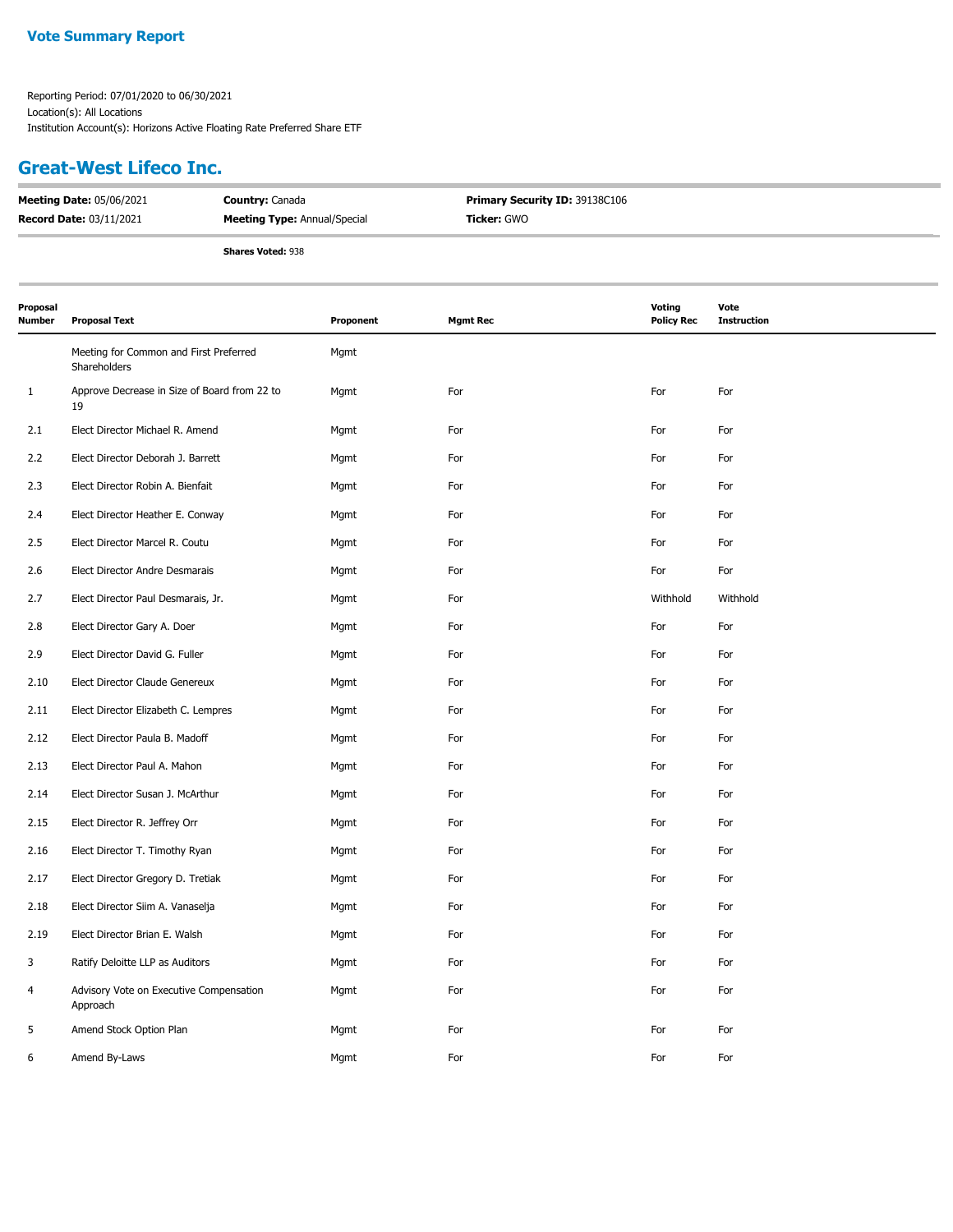#### **Vote Summary Report**

Reporting Period: 07/01/2020 to 06/30/2021 Location(s): All Locations Institution Account(s): Horizons Active Floating Rate Preferred Share ETF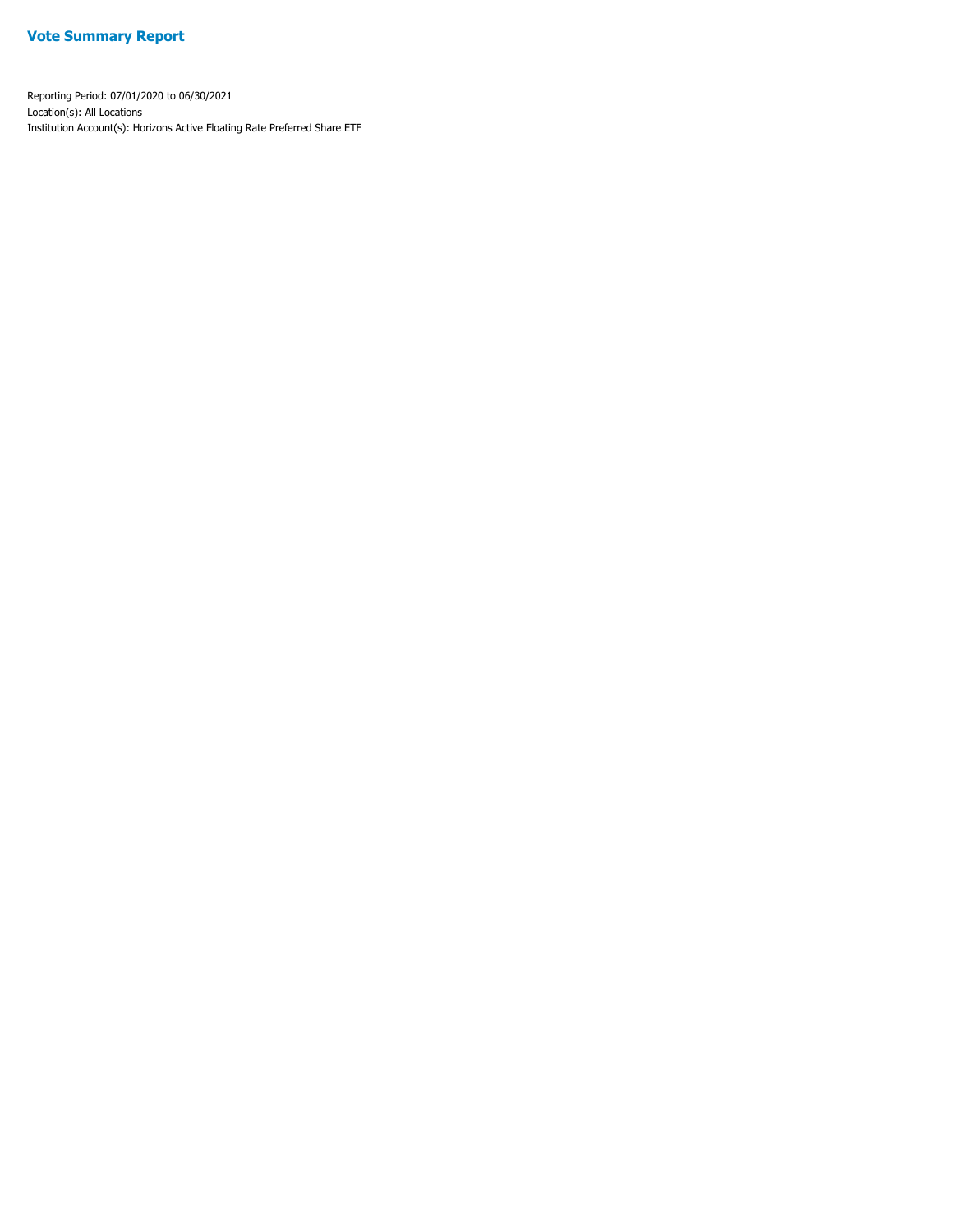#### **Meeting Date Range: 01-Jul-2020 To 30-Jun-2021**

#### **Selected Accounts**

|                 | HUSKY ENERGY INC.                                                                                                                                                                                                                                                                                                                                                                                                                                                                                                     |             |             |                |                     |                             |             |         |                |
|-----------------|-----------------------------------------------------------------------------------------------------------------------------------------------------------------------------------------------------------------------------------------------------------------------------------------------------------------------------------------------------------------------------------------------------------------------------------------------------------------------------------------------------------------------|-------------|-------------|----------------|---------------------|-----------------------------|-------------|---------|----------------|
| Security:       |                                                                                                                                                                                                                                                                                                                                                                                                                                                                                                                       | 448055202   |             |                | Meeting Type:       |                             | Special     |         |                |
| Ticker:         |                                                                                                                                                                                                                                                                                                                                                                                                                                                                                                                       |             |             |                | Meeting Date:       |                             | 15-Dec-2020 |         |                |
| <b>ISIN</b>     | Vote Deadline Date:<br>CA4480552021                                                                                                                                                                                                                                                                                                                                                                                                                                                                                   |             | 10-Dec-2020 |                |                     |                             |             |         |                |
| Agenda          |                                                                                                                                                                                                                                                                                                                                                                                                                                                                                                                       | 935305234   | Management  |                |                     | <b>Total Ballot Shares:</b> |             |         |                |
| Last Vote Date: |                                                                                                                                                                                                                                                                                                                                                                                                                                                                                                                       | 24-Nov-2020 |             |                |                     |                             |             |         |                |
| Item            | Proposal                                                                                                                                                                                                                                                                                                                                                                                                                                                                                                              |             |             | Recommendation | <b>Default Vote</b> | For                         | Against     | Abstain | Take No Action |
|                 | A special resolution, the full text of which is set<br>forth in Appendix B to the joint management<br>information circular of Husky and Cenovus Energy<br>Inc. ("Cenovus") dated November 9, 2020 (the<br>"Information Circular"), approving a plan of<br>arrangement under section 193 of the Business<br>Corporations Act (Alberta) involving Husky,<br>holders of Common Shares, holders of Options,<br>holders of Preferred Shares and Cenovus, as<br>more particularly described in the Information<br>Circular. |             | For         | None           | 13842               | 0                           | 0           | 0       |                |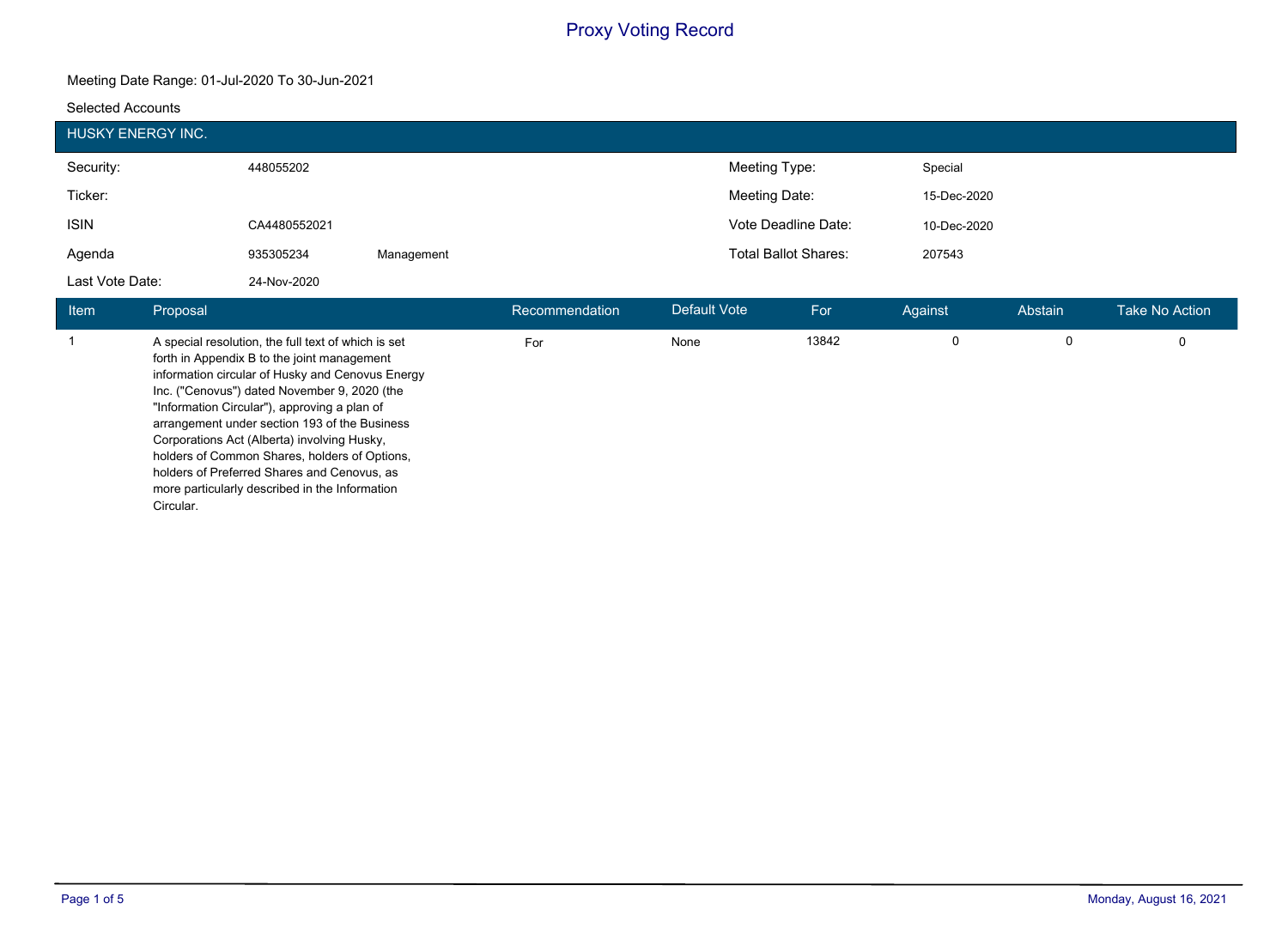| HUSKY ENERGY INC. |              |            |                             |             |  |  |  |
|-------------------|--------------|------------|-----------------------------|-------------|--|--|--|
| Security:         | 448055301    |            | Meeting Type:               | Special     |  |  |  |
| Ticker:           |              |            | Meeting Date:               | 15-Dec-2020 |  |  |  |
| <b>ISIN</b>       | CA4480553011 |            | Vote Deadline Date:         | 10-Dec-2020 |  |  |  |
| Agenda            | 935305234    | Management | <b>Total Ballot Shares:</b> | 46404       |  |  |  |
| Last Vote Date:   | 24-Nov-2020  |            |                             |             |  |  |  |

| <b>Item</b> | Proposal                                                                                                                                                                                                                                                                                                                                                                                                                                                                                                              | Recommendation | Default Vote | For  | Against | Abstain | <b>Take No Action</b> |
|-------------|-----------------------------------------------------------------------------------------------------------------------------------------------------------------------------------------------------------------------------------------------------------------------------------------------------------------------------------------------------------------------------------------------------------------------------------------------------------------------------------------------------------------------|----------------|--------------|------|---------|---------|-----------------------|
|             | A special resolution, the full text of which is set<br>forth in Appendix B to the joint management<br>information circular of Husky and Cenovus Energy<br>Inc. ("Cenovus") dated November 9, 2020 (the<br>"Information Circular"), approving a plan of<br>arrangement under section 193 of the Business<br>Corporations Act (Alberta) involving Husky,<br>holders of Common Shares, holders of Options,<br>holders of Preferred Shares and Cenovus, as<br>more particularly described in the Information<br>Circular. | For            | None         | 3399 | 0       | 0       | 0                     |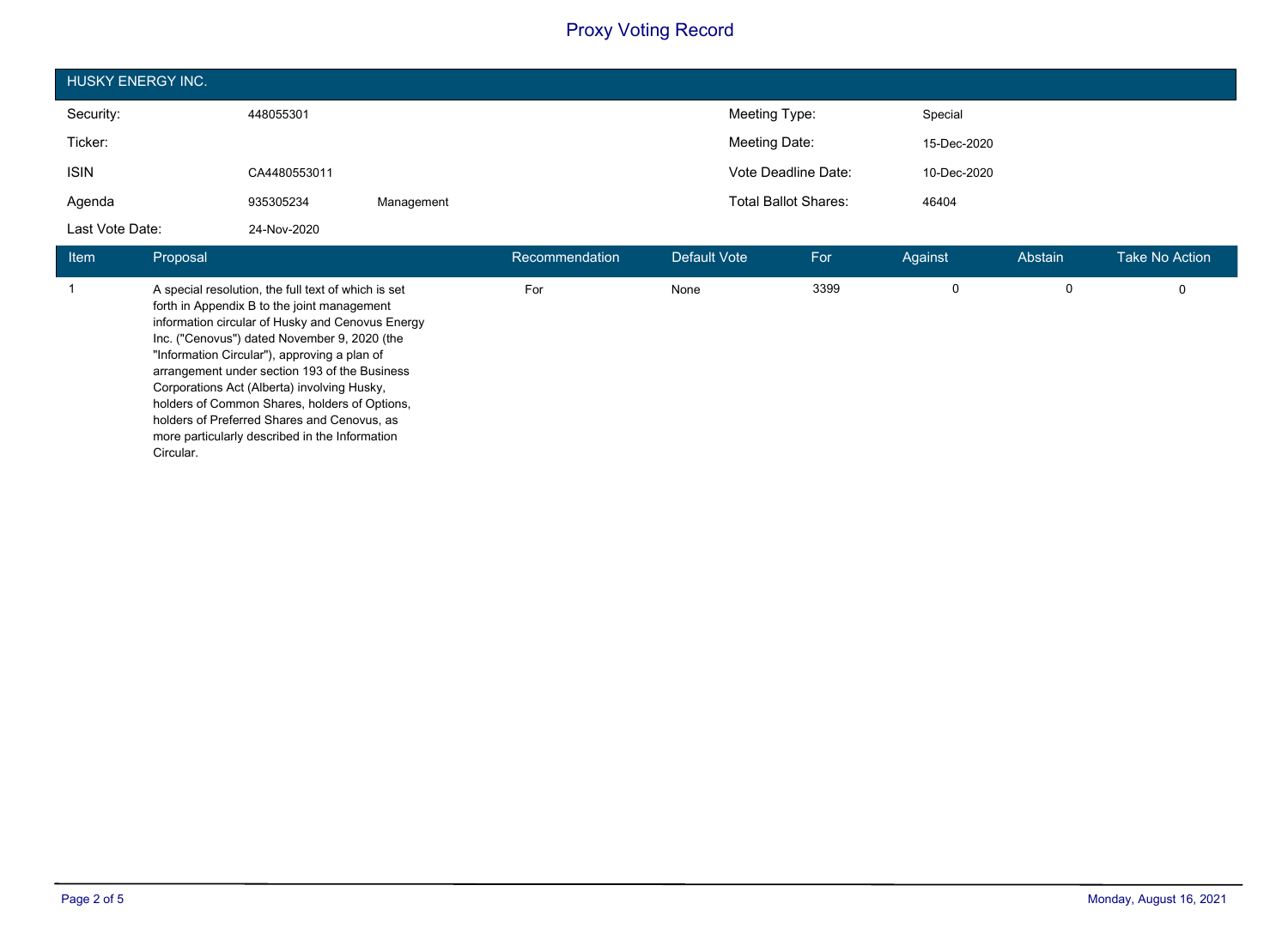| <b>HUSKY ENERGY INC.</b> |              |            |                             |             |  |  |  |
|--------------------------|--------------|------------|-----------------------------|-------------|--|--|--|
| Security:                | 448055400    |            | Meeting Type:               | Special     |  |  |  |
| Ticker:                  |              |            | Meeting Date:               | 15-Dec-2020 |  |  |  |
| <b>ISIN</b>              | CA4480554001 |            | Vote Deadline Date:         | 10-Dec-2020 |  |  |  |
| Agenda                   | 935305234    | Management | <b>Total Ballot Shares:</b> | 584122      |  |  |  |
| Last Vote Date:          | 24-Nov-2020  |            |                             |             |  |  |  |

| <b>Item</b> | Proposal                                                                                                                                                                                                                                                                                                                                                                                                                                                                                                              | Recommendation | Default Vote | For   | Against | Abstain | <b>Take No Action</b> |
|-------------|-----------------------------------------------------------------------------------------------------------------------------------------------------------------------------------------------------------------------------------------------------------------------------------------------------------------------------------------------------------------------------------------------------------------------------------------------------------------------------------------------------------------------|----------------|--------------|-------|---------|---------|-----------------------|
|             | A special resolution, the full text of which is set<br>forth in Appendix B to the joint management<br>information circular of Husky and Cenovus Energy<br>Inc. ("Cenovus") dated November 9, 2020 (the<br>"Information Circular"), approving a plan of<br>arrangement under section 193 of the Business<br>Corporations Act (Alberta) involving Husky,<br>holders of Common Shares, holders of Options,<br>holders of Preferred Shares and Cenovus, as<br>more particularly described in the Information<br>Circular. | For            | None         | 36735 |         |         |                       |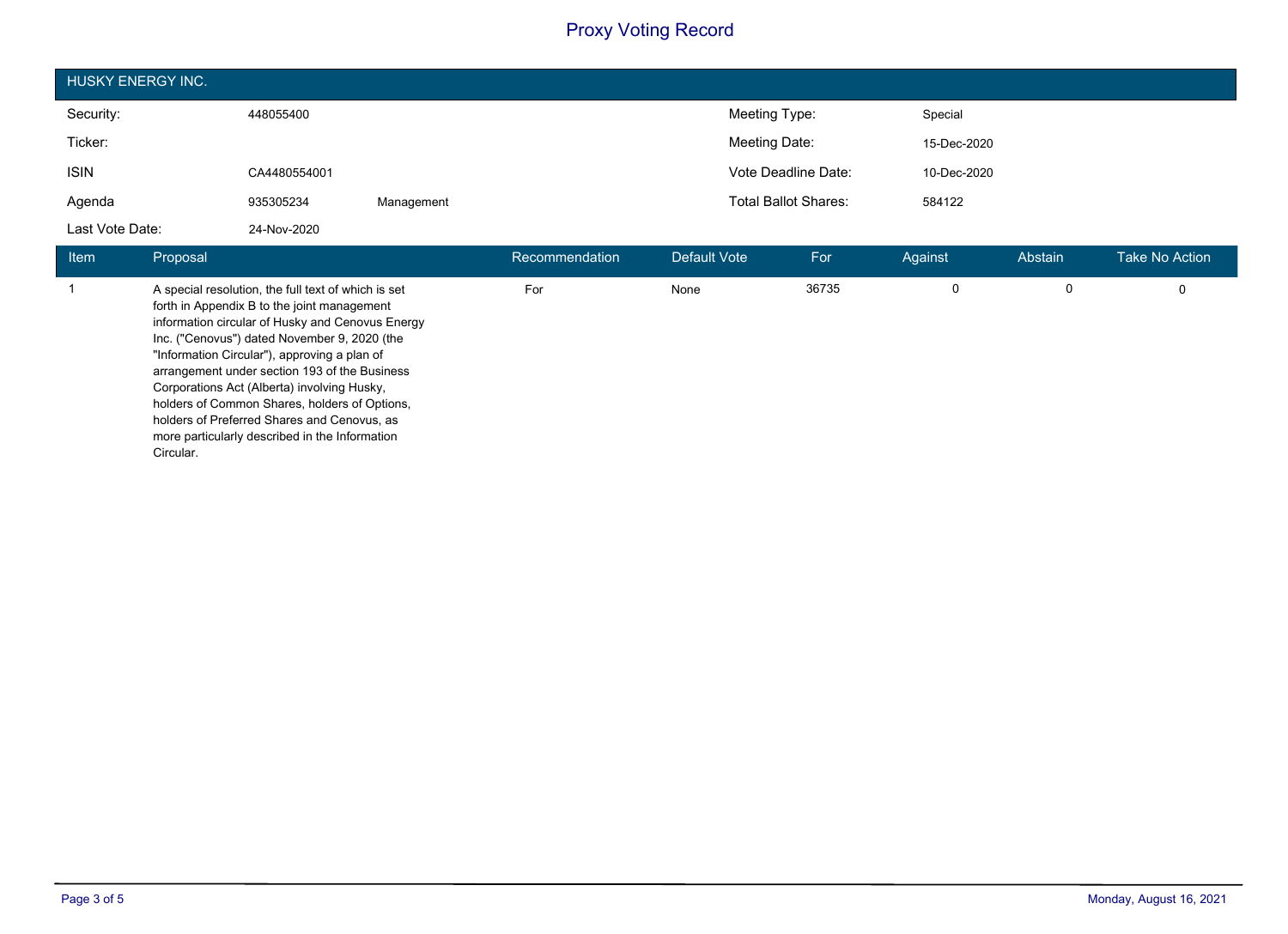| HUSKY ENERGY INC. |              |            |                             |             |  |  |  |
|-------------------|--------------|------------|-----------------------------|-------------|--|--|--|
| Security:         | 448055608    |            | Meeting Type:               | Special     |  |  |  |
| Ticker:           | <b>HUSPF</b> |            | Meeting Date:               | 15-Dec-2020 |  |  |  |
| <b>ISIN</b>       | CA4480556089 |            | Vote Deadline Date:         | 10-Dec-2020 |  |  |  |
| Agenda            | 935305234    | Management | <b>Total Ballot Shares:</b> | 413661      |  |  |  |
| Last Vote Date:   | 24-Nov-2020  |            |                             |             |  |  |  |

| <b>Item</b> | Proposal                                                                                                                                                                                                                                                                                                                                                                                                                                                                                                              | Recommendation | Default Vote | For   | Against | Abstain | <b>Take No Action</b> |
|-------------|-----------------------------------------------------------------------------------------------------------------------------------------------------------------------------------------------------------------------------------------------------------------------------------------------------------------------------------------------------------------------------------------------------------------------------------------------------------------------------------------------------------------------|----------------|--------------|-------|---------|---------|-----------------------|
|             | A special resolution, the full text of which is set<br>forth in Appendix B to the joint management<br>information circular of Husky and Cenovus Energy<br>Inc. ("Cenovus") dated November 9, 2020 (the<br>"Information Circular"), approving a plan of<br>arrangement under section 193 of the Business<br>Corporations Act (Alberta) involving Husky,<br>holders of Common Shares, holders of Options,<br>holders of Preferred Shares and Cenovus, as<br>more particularly described in the Information<br>Circular. | For            | None         | 17506 |         | 0       |                       |